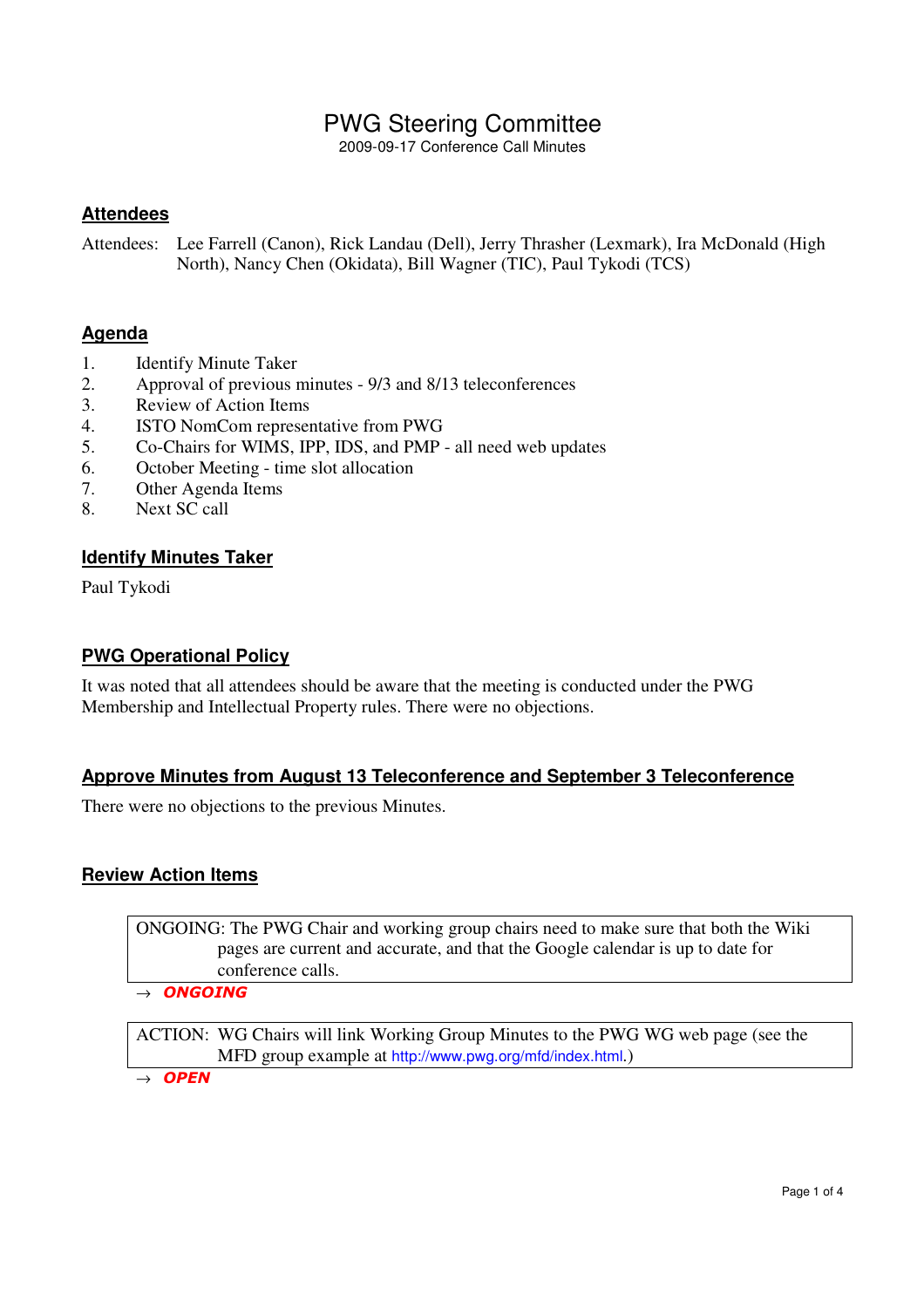# PWG Steering Committee

2009-09-17 Conference Call Minutes

- ACTION: The PWG has several approved Candidate Standards related to IPP for which there are no IANA registered elements. Harry Lewis and Ira McDonald will draft an IANA considerations document for items that need to be registered with IANA for review by the SC.
- $\rightarrow$  **OPEN** both Harry and Ira are resource constrained
- $\rightarrow$  IPPv2 raises priority. PWG standard mandatory operations must be registered with IANA.
- $\rightarrow$  IANA converting registries to XML. This may cause further effort (i.e. delay.)

ACTION: Rick Landau will make appropriate Website and Wiki changes that will indicate the PDM working group has moved to "inactive" status.

 $\rightarrow$  The Website has been updated, but the Wiki pages still need to be changed.

 $\rightarrow$  OPEN

ACTION: Jerry will start the negotiation process with ISTO for a reduced monthly support fee for a PWG "hibernation" mode.

 $\rightarrow$  OPEN

 $\rightarrow$  Secretary's Note - Since PWG was successful in obtaining a full slate of officer's for the new term, can this item be closed?

## **IANA Considerations (update)**

Ira reported that he had spent 40 hours over the previous two weeks updating the IANA Considerations section references in existing IPP PWG standards. He reported that significant progress was being achieved in working with IANA to get all IPP information updated and new IPP related information entered into appropriate IANA maintained document registries.

ACTION: Ira will document for the PWG the current IANA Process to be followed when entering a *Section Reference – IANA Considerations* into any documents being considered for promotion to a PWG Standard  $\rightarrow$  NEW

#### **ISTO NomCom Request**

The PWG received a request from ISTO to place someone on the ISTO Nominating Committee. After discussion, the SC approved having Lee Farrell contact ISTO to list himself as the PWG representative to the ISTO Nominating Committee for this year.

#### **IPP Wiki Updating**

The SC discussed the structure of its active workgroups and noted that some are currently missing cochairpersons or the co-chairs are not properly represented on the Wiki.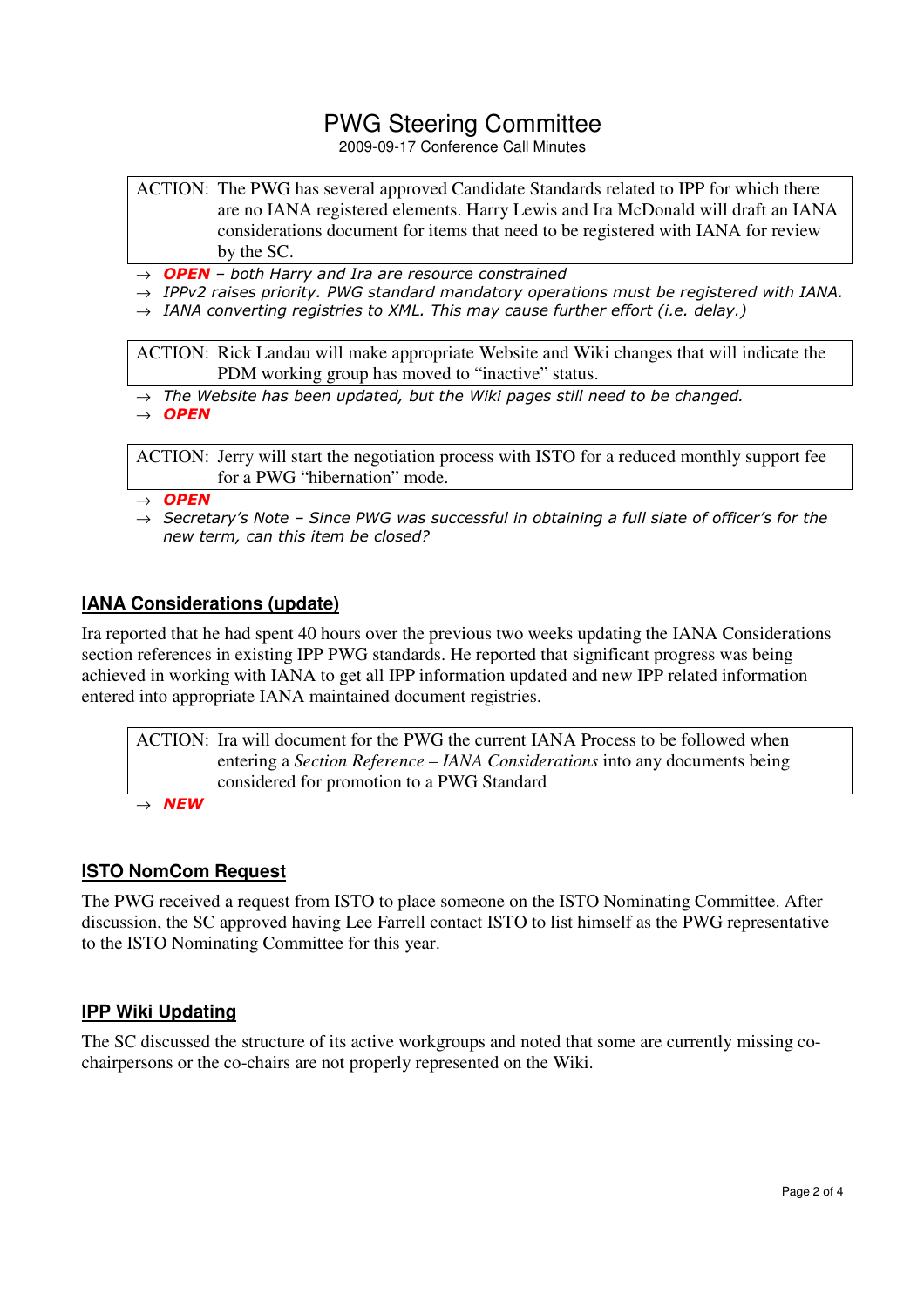# PWG Steering Committee

2009-09-17 Conference Call Minutes

ACTION: Paul took responsibility for updating the IPP Wiki with appropriate chairperson information and any other adjustments required to bring it into conformance with current PWG policies for the Wiki

 $\rightarrow$  NEW

#### **October 2009 F2F Time Slots**

The SC discussed the proposed meeting schedule and time slots for the upcoming October 2009 Face to Face meeting being hosted by Apple. A draft schedule was to be made available for comment and approval in the next couple of weeks.

## **New Agenda Item – Submitted by Nancy Chen**

Nancy Chen submitted an item for consideration, which had received some discussion in the previous year. According to Nancy, there had previously been suggestions from some PWG member representatives that the PWG investigate working on the standardization of interfaces between commonly used applications and the features they typically request from a hard copy device (HCD).

After some discussion the SC decided to continue further analysis of this suggestion, including generating ideas for specific topics to more fully research, via e-mail discussion on the SC reflector.

ACTION: Continued discussion of new item topic submitted by Nancy Chen of Okidata via email, using the PWG SC reflector, was approved  $\rightarrow$  NEW

## **New Agenda Item – Submitted by Peter Zehler**

Peter Zehler submitted an item for consideration related to a recent e-mail notification he had received stating that the ISO/IEC JTC 1/SC28 group was soliciting information for a potential Print Ticket standard.

Peter mentioned that PWG had previously utilized information from this standards body when developing PWG standards and he was wondering whether PWG should investigate this new work and its potential impact on PWG standards going forward.

ACTION: SC will further investigate current ISO/IEC JTC 1/SC28 work surrounding development of a potential Print Ticket standard and report progress via e-mail and at future SC meeting.

 $\rightarrow$  NEW

#### **Next SC call**

The next teleconference will be held on October 1, 2009.